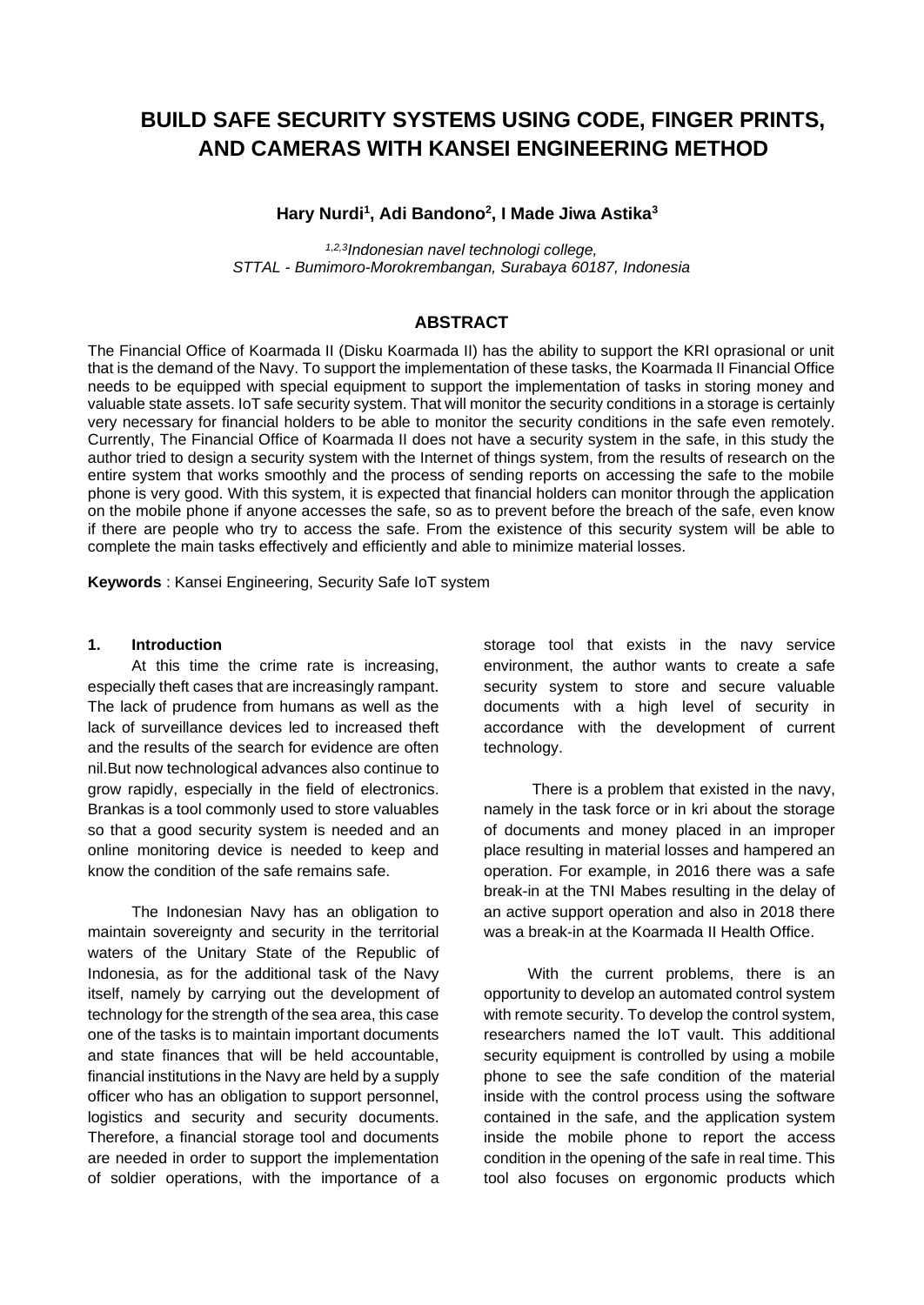become a very important part, both in terms of comfort and safety of the wearer, so that the role of IoT safe can support every operation carried out in the task force or KRI.

The research in this thesis is designed to create a safe by utilizing IoT (Internet of Thing) technology by using a small computer as a controller and sim800 as a modem so that this tool can continue online and send photos to mobile phones with the aim of monitoring the state of the safe.

When there is a mismatch of codes and fingerprints between the bangkas owner and others then the camera will automatically take a photo and send it to the owner's phone so that the owner knows who wants to access the safe, through the application on the mobile phone in real time so that the possibility of safe becomes safe.In this study the authors used the Kansei Engineering Method. In addition, the object studied is a financial storage tool and documents with the Navy. The selection of such methods is due to trying to translate the results of the psychological feelings of officers and soldiers in their duties to store valuable assets, and the security system equipment is also not in the navy task force

### **2. Library Overview**

### **2.1 Previous Research**

From some existing research it will be a comparison or benchmark in the manufacture of design tools that will be made by the author, so it will make it easier to know the shortcomings of the former and then developed according to the demands of the work, the author took some previous research as a reference in multiplying the study material. Here is a previous study in the form of several journals related to the research conducted.

## **2.2 Planning In Products**

Product planning is the process of finding ideas from a product and carrying out several steps until the product can be used. In addition, it must have another strategy if the product fails in its manufacture.

Success depends on the ability to identify consumer needs, then continually create products that can meet those needs at a low cost. This is not the responsibility of the marketing department, in the development of products based on the request or requirements and specifications of the product by the user is a good enough step, because with the desire-based kosnumen then the possibility of the product is not accepted by the user..

There are 5 specific dimensions related to profit value and commonly used to assess business performance in product development, namely:

## 1. Product Quality

How well the product results from development efforts and can satisfy the needs of consumers. The quality of the goods will ultimately affect their use so as to determine the price that the user wants to pay

2. Product Cost

The cost for equipment and tool capital as well as the production cost of each unit is called the manufacturing cost of the product. Product costs determine how much profit is generated on a given sales volume and sales price

### 3. Product Development Time

Development time will determine the ability to compete, show responsiveness to technological changes and will ultimately determine the speed to receive economic returns from the efforts made by the development team.

## 4. Development Costs

Usually the cost of development is one of the very important components of the investment needed to achieve profit

5. Development Capabilities.

Development capabilities are assets that companies can use to develop products more effectively and economically in the future.

## **2.3 Product Development**

There are 3 stages of the process in the development of new products / services, namely: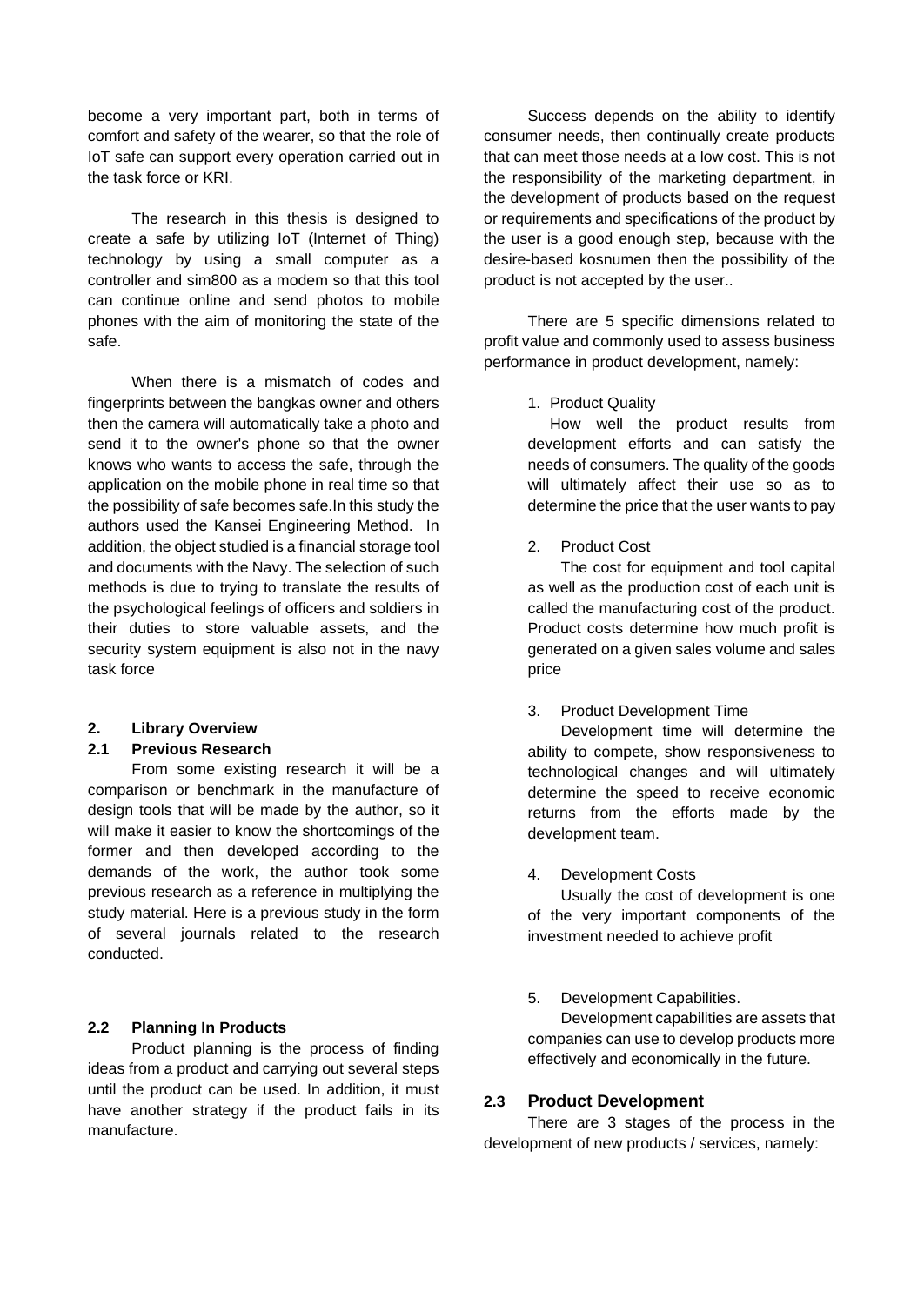a. Interesting Market (Need pull / market Pull)

From this point of view, we have to make what can be sold. So the new product is determined based on the needs of consumers. New product types are determined through research & amp; customer feedback, with little attention to technological developments. Need Pull will lead to the formation of incremental innovation.

b. Pushing technology (Technology Push)

From this point of view it suggests we should sell what we can make. New products are obtained from production technology, the use of advanced technology and ease of operation, with little attention to the wearer. In other words, a new product or technology is encouraged or sold to a potential customer who does not request or know about the new product or technology. Technolgy Push will lead to radical innovation

### c. Interfunctional

New products require cooperation between marketing, operations, engineering skills, and other functions so as to produce products that meet customer needs with the use of technology that provides the best benefits. For the success of innovation of new products or services required a combination of the first two models, namely the technicallinking and need-linking process. In addition, there are three elements that become considerant in creating new business opportunities, namely: relevant problems, technology sources and market demand.

According to Ulrich-Eppinger, (2001). The product development process generally goes through 6 tep, following Figure six step in product development.



a. Step 0 : Product planning is an activity referred to as "zero phase" because this activity precedes the approval of the project and the process of launching the actual product development.

b. Step 1 : concept development phase, objective needs identified, alternative product concepts raised and evaluated, from one or more to concepts selected for development and experimentation

c. Step 2 : Phase System level design, this system includes product architecture definitions and product descriptions into subsystems and components

d. Step 3 : Detailed design phase design includes complete specifications of the shape, materials and tolerances of all unique components in the product and identification of all standard components purchased from suppliers.

e. Step 4 : Testing and repair phase testing and repair involves construction and evaluation of various early production versions of the product.

f. Step 5 : Initial Production In this phase the product is made using the actual production system. The target of this initial production is to train the workforce in solving problems that arise in the actual production process. The transition from initial production to actual production is usually step by step. At some point during this transition period, the product was launched and began to be made available for distribution

### **2.4 Questionnaire Creation**

Questionnaires are some written questions that are used to obtain information from the respondent in the sense of reports about his or her personality, or things he or she wants to know. In survey research, the use of questionnaires is very important in data collection. The main purpose of questionnaire creation is to obtain information relevant to the purpose of the survey by filling out questions asked by researchers to the selected respondents. The requirements of filling out a questionnaire are questions should be clear and lead to research objectives (Ginting, 2010).

There are four main components of a questionnaire, namely:

> a. The existence of subjects, namely individuals or institutions that carry out research.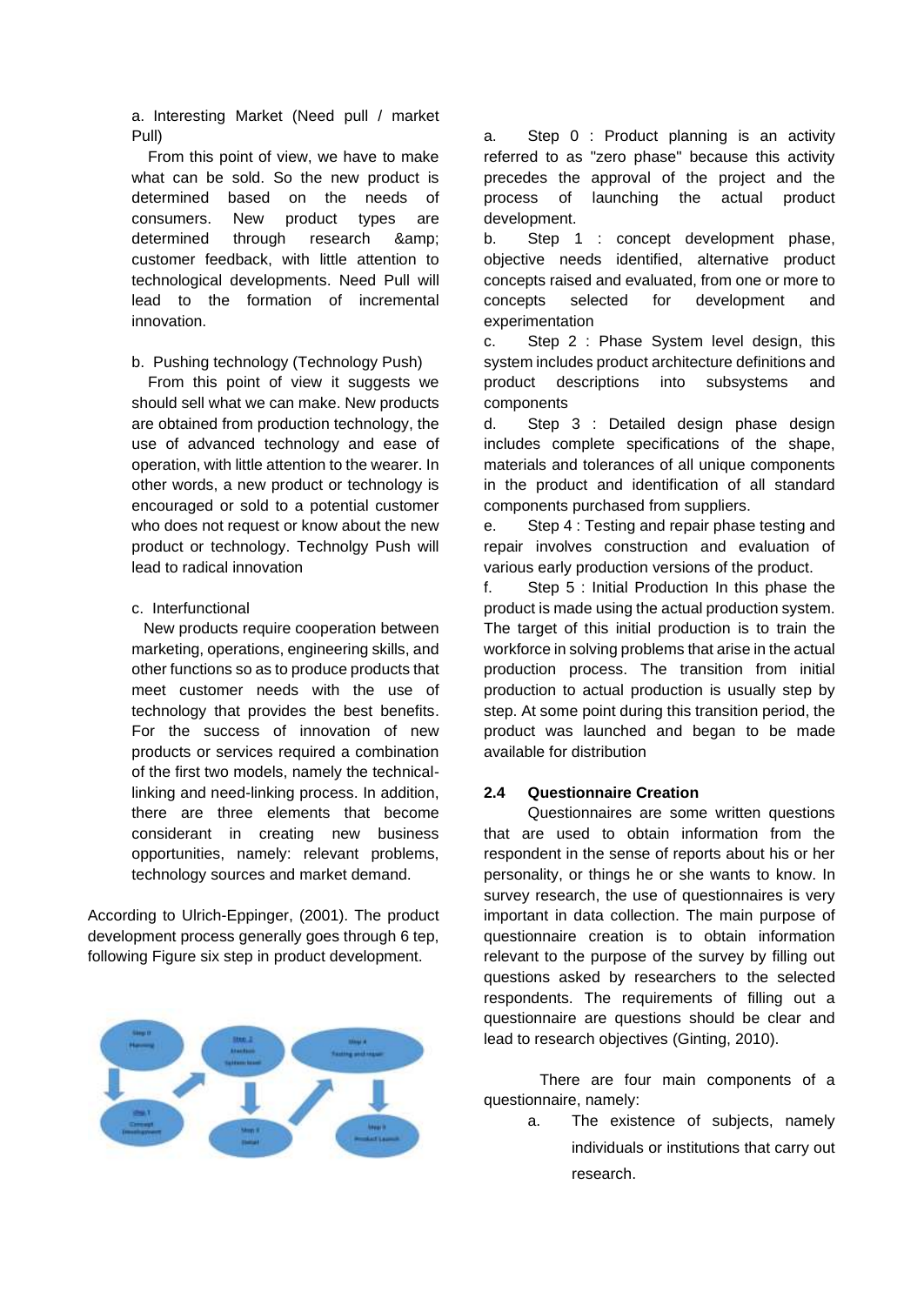- b. The existence of an invitation, namely a request from the researcher to participate in actively and objectively fill in the questions and statements available.
- c. The existence of questionnaire filling instructions, where the available instructions must be understood.
- d. The existence of questions and statements along with the place to fill in the answers, either in private, semiclosed, or open. In creating this question is also included with the field for the identity of the respondent.

Questionnaires are tools that researchers use to collect primary data. The stages of questionnaire making are as follows (Wijaya, 2011):

- a. Level of satisfaction. The questionnaires in this section are used to measure the level of satisfaction felt by consumers.
- b. Level of importance. Questionnaires in this section are used to measure how important an attribute is.
- c. The level of expectation. This questionnaire is used to measure the level of consumer expectations of attributes.

correlated with the total value obtained from the low correlation coefficient and significant level, then the item in question is dropped, the significant level used is 5%. The calculation of correlation in each total variable using the formula of correlation technique "product moment" is formulated as follows:



 y = total score of each respondent  $N =$  number of respondents

Each variable that is hypothesized will be measured the correlation and compared to looking at the critical numbers. The way to view critical numbers is to look at row N-2 in the correlation table of the r value. In the implementation of data processing, to test the validity using SPSS software for Windows.

## **2.6 Reality Test**

Reliability test used is one of them to see the level of consistency of respondents tehadap existing variables so that the data obtained will tend to give the same results (consistent)

As the formula for the variance coefficient (with Cronbrach) is:



## **2.5 Validity Test**

Validity tests are useful for measuring whether the questionnaire is stable, accurate and its elements are homogeneous. So that if the validity obtained is higher, then the results of the test are increasingly about the target and increasingly showing what should be shown

.This validity test is conducted with internal validity, where the criteria used come from within the test tool itself and each item of each variable is

Where  $\alpha$  = Reliability coefficient

- $K =$  number of question items
- $\sum_{k=1}^{\infty}$  = Number of question items
- = Total varian

$$
\alpha\cdot \left[\frac{k}{(k-1)}\right]1-\frac{\sum \delta^2_b}{\delta^2}\Bigg]
$$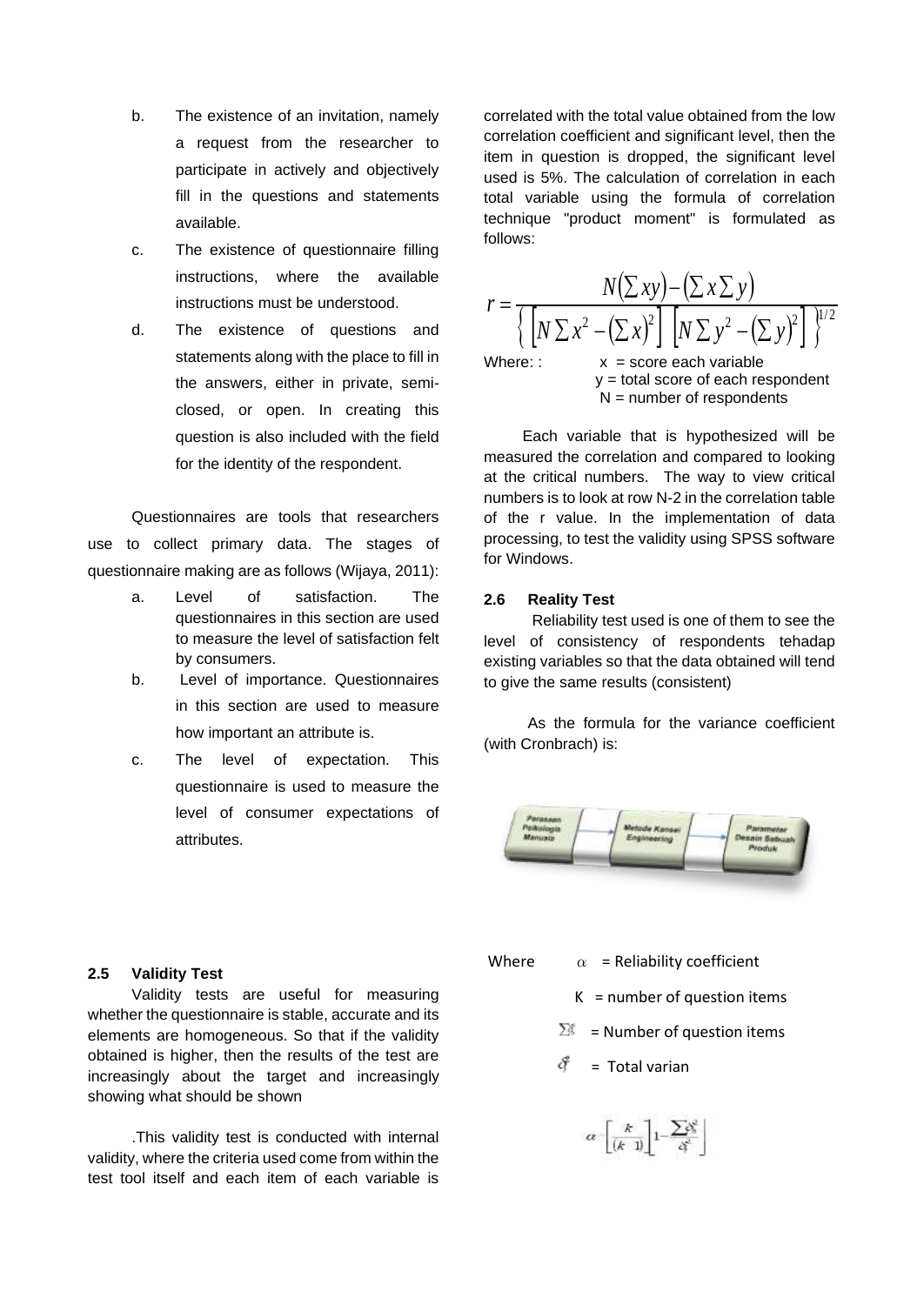## **2.7 Prototyping**

 Prototype is the assessment of products through one or more dimensions (Ulrich and Eppinger, 2001). Prototypes are used for learning, communication, merging and as milestones. Some useful principles for guiding decisions about prototypes during product development, i.e. analytical prototypes are generally more flexible than physical prototypes. Physical prototypes are needed to detect unexpected phenomena, stages in prototyping:

- a. Setting the goal of the prototype
- b. Set the prototype forecast level
- c. Outline a trial plan
- d. Create acquisition, creation and testing schedules

After the prototype product is completed, a series of tests are carried out which include performance testing as well as mechanisms for the use of other functions of the product. This test will be conducted to see the results of the design according to what is expected and to compare whether the level of satisfaction with the use of the new product is better or not than before.

## **2.8 Kansei Engineering**

This method is the development or improvement of a product or service by translating psychological feelings and user needs into product design parameters. This method was first invented by Mitsuo Nagamachi (Nagamachi, 1995) as a new method of technicalization in the design and development of industrial products. The design parameters of this product as a reference for the industry to produce quality products with the right quantitative size of the production process

Kansei Engineering aims to produce new products based on customer feelings and demands. There are four items related to this technology, namely:

- a. Understand customers' feelings about the product through ergonomic and psychological approach.
- b. How to identify the design characteristics of a consumer kansei
- c. How to build kansei engineering as an ergonomic technology.

d. How to adjust product design to the latest consumer changes to consumer preference trends.

Kansei Engineering collected words that represent the feelings of consumers are then selected to take the most relevant words. With regard to the second item, what is done is to conduct a survey or an experiment to find the relationship between kansei words and design elements. For the third item, advanced computers were used to develop the framework systematics of Kansei's engineering technology.

Kansei's method of getting reaction from consumers can be seen more clearly below,



- **3. Research Methods**
- **3.1 Research Design**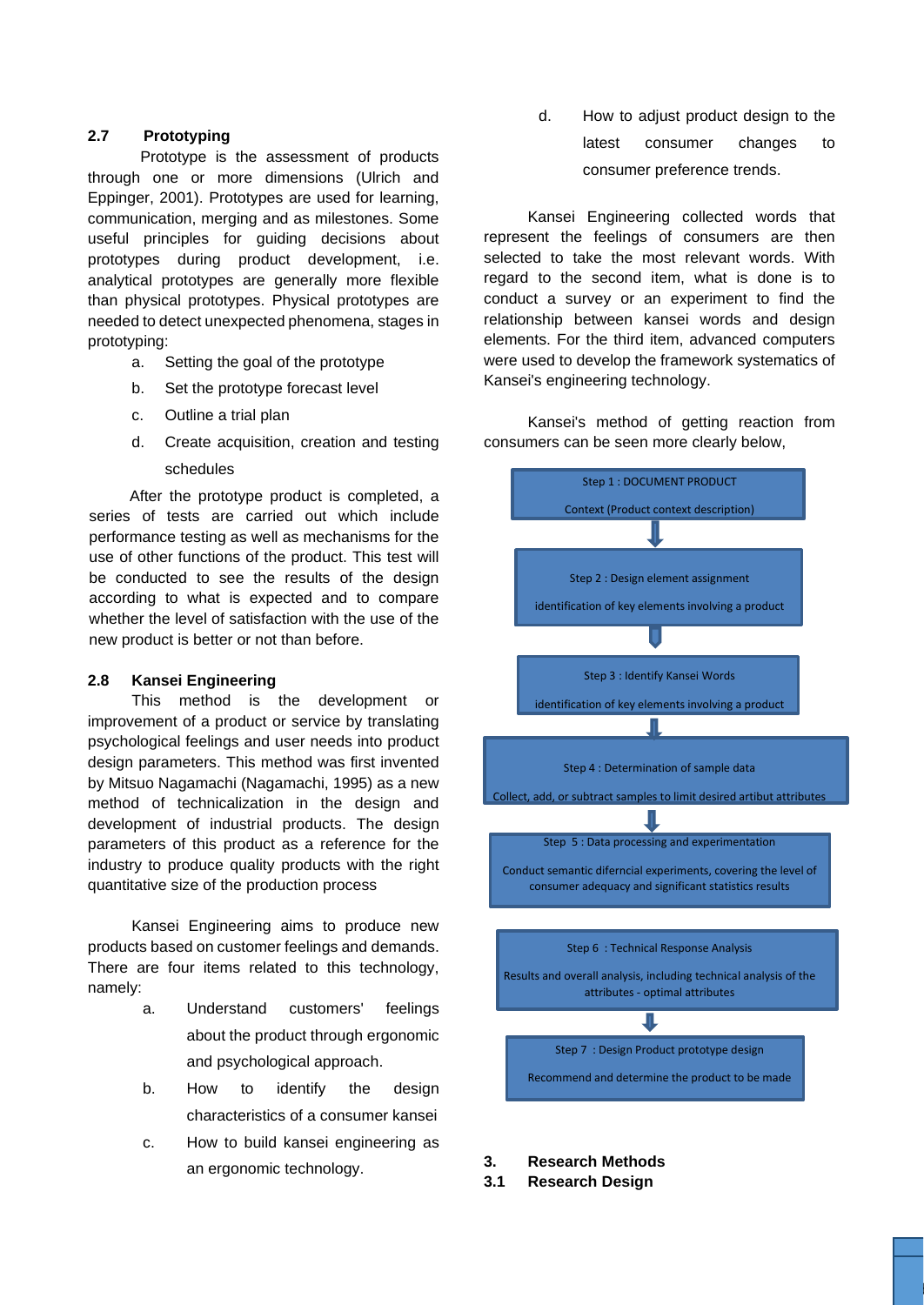The research that will be conducted is applied research. this type of research was chosen because of the problems that exist in the Navy's work environment. This problem requires an element to find and follow a target in the processing of financial storage and documents in the task force, this research uses valuables and money storage tools in the form of safes with IoT systems..

### **3.1.1 Product Design**

On this occasion the author will look at the needs of consumers, then precisely create the product as desired so that it can meet the needs at a low cost. To make a product will usually go through the following stages figure stage in the manufacture of the product.



The following is a safe design that the author later created to store valuable documents and money in the navy environment following figure of the IoT safe design.



### **3.1.2 Methodology**

Methodology of the thesis report entitled "DESIGN SAFE SECURITY SYSTEM USING CODE, FINGERPRINT AND CAMERA WITH KANSEI ENGINEERING METHOD" based on IoT with the following steps

a. Literature Studies

 To reinforce ideas and ideas, literature studies on sensors and microcontrollers were conducted. Literature used in the form of books, articles both from the internet and journals as well as research data and experiments that have been done before.

b. System Design

 In this section the stages to perform the design of tools and systems include the design of systems in the form of hardware and software.

c. Hardware Creation

In this section the creation of each sensor node consisting of three sensors consists of a ph sensor module, a temperature sensor module, and a turbidity sensor module that will be integrated into the Arduino software creation In this section the software design stage consists of creating ESP8266 as Arduino's link with the local network, Arduino IDE as a C language writing program to program and configure the microcontroller then PHP is used to establish a connection with the sensor database.

d. Assembly of All System Components

 Once all the required components are available, then the next step is the process of assembling the components, making sure all the components that have been assembled work properly.

e. System Testers

 This test is designed to know that the performance of each system from the results of the manufacture of hardware and software as expected. The testing phase includes testing per block and testing throughout the system. Testers per block are conducted to determine if the system is as planned.

f. Report Creation

 Report creation is done after all stages are completed so that the results obtained from the creation of the system are explained in detail according to the data obtained following is a research flowchat.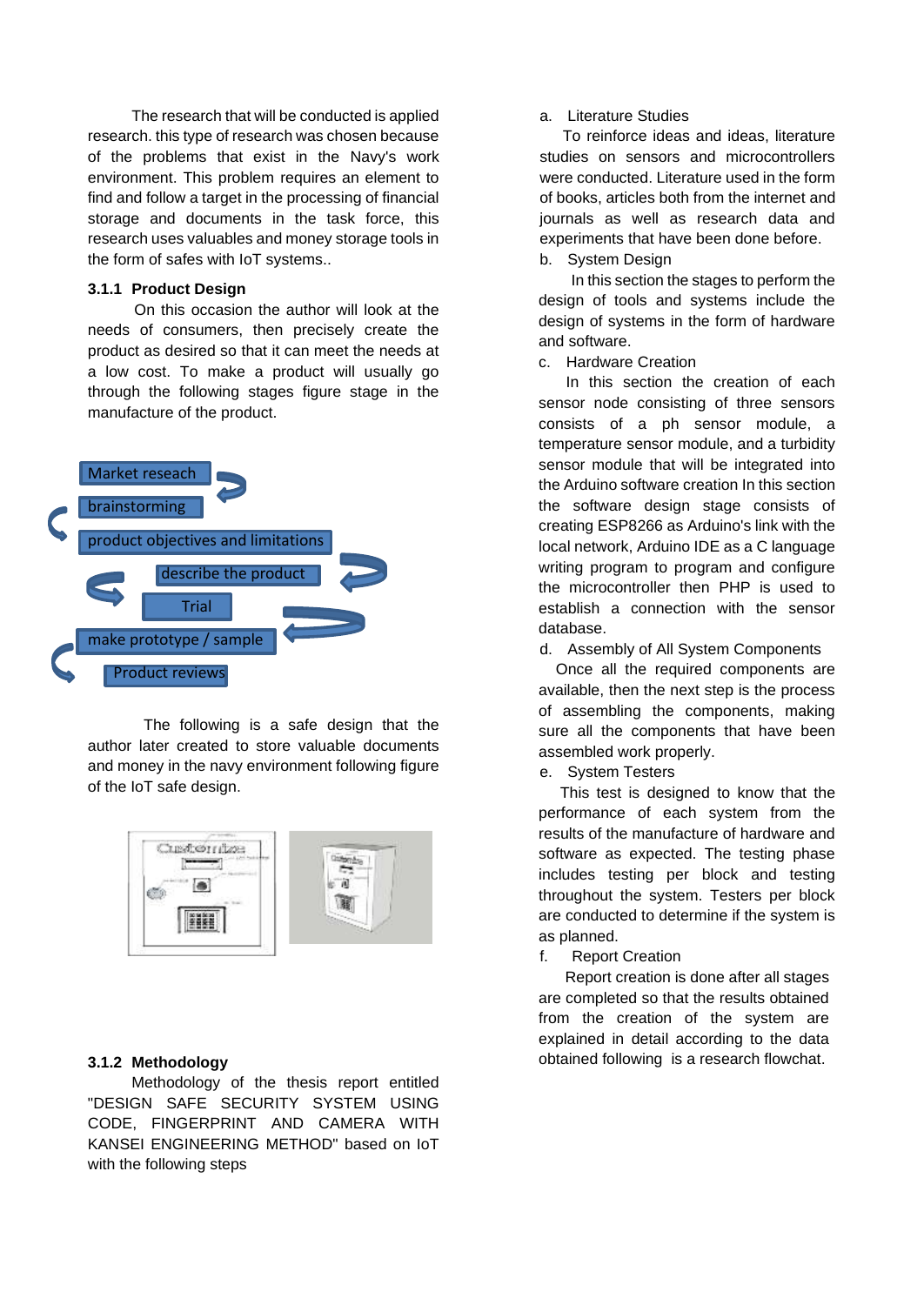

## **4. Data Analysis and Discussion**

In the discussion of this chapter is the collection and processing of data using kansei engineering method that is directly related to the initial condition of the research object. Furthermore, the data will be processed to produce the design of the existing initial conditions, both in the form of design and additional functions that can be used at the time of product manufacture.

Here is figure of the comparison of the safe used by koarmada II financial office with the IoT safe that the author later created.



From the comparison, the old safe only uses a code to open, while the IoT safe uses fingerprints and 6 codes and a camera that is entirely connected to the Internet, so that access activities are immediately reported on the owner's mobile phone.

There is some data needed in this study, which is obtained based on the results of p engamatan and interviews directly as well as the results of field studies and libraries. here's Figure of the IoT System which illustrates the mechanism of action of the system.



On IoT systems this tool has two security systems. The first uses a fingerprint or commonly called a fingerprint sensor, where the sensor reads the texture or characteristics of the user's fingerprint, and is converted into values that are then processed so that the output is a match of fingerprint data with the user. Security of the next layer of this system using the keypad dimana pengguna memasukkan kode kombinasi angka through the keypad. the way the keypad works is to input digital data on the microcontroller which will later be converted into a number code. From the data the number code will be compared with the number code that has been stored so that it will be obtained the result of the conformity of the code entered with the previously stored code.

From the two security systems will be grouped into two decisions that are appropriate and not. If the result is not correct then the camera placed on the safe door will take a picture and be sent on the user's phone as well as a notification of the attempted break-in of the safe.

the results of both layers of security are appropriate then the solenoid that serves to lock the safe will open so that the user can open the safe door and use it. In this case a notification will also be sent to the user's phone.

In this system using two types of data communication, namely sms gateway and internet. To speed up communication with mobile phone users of this system use sms gateway to send notifications. As for sending captured images from the camera, the system uses the internet. On the safe door there is also an LCD character as an interface between the user and the safe. On this system also allows the user to reset the password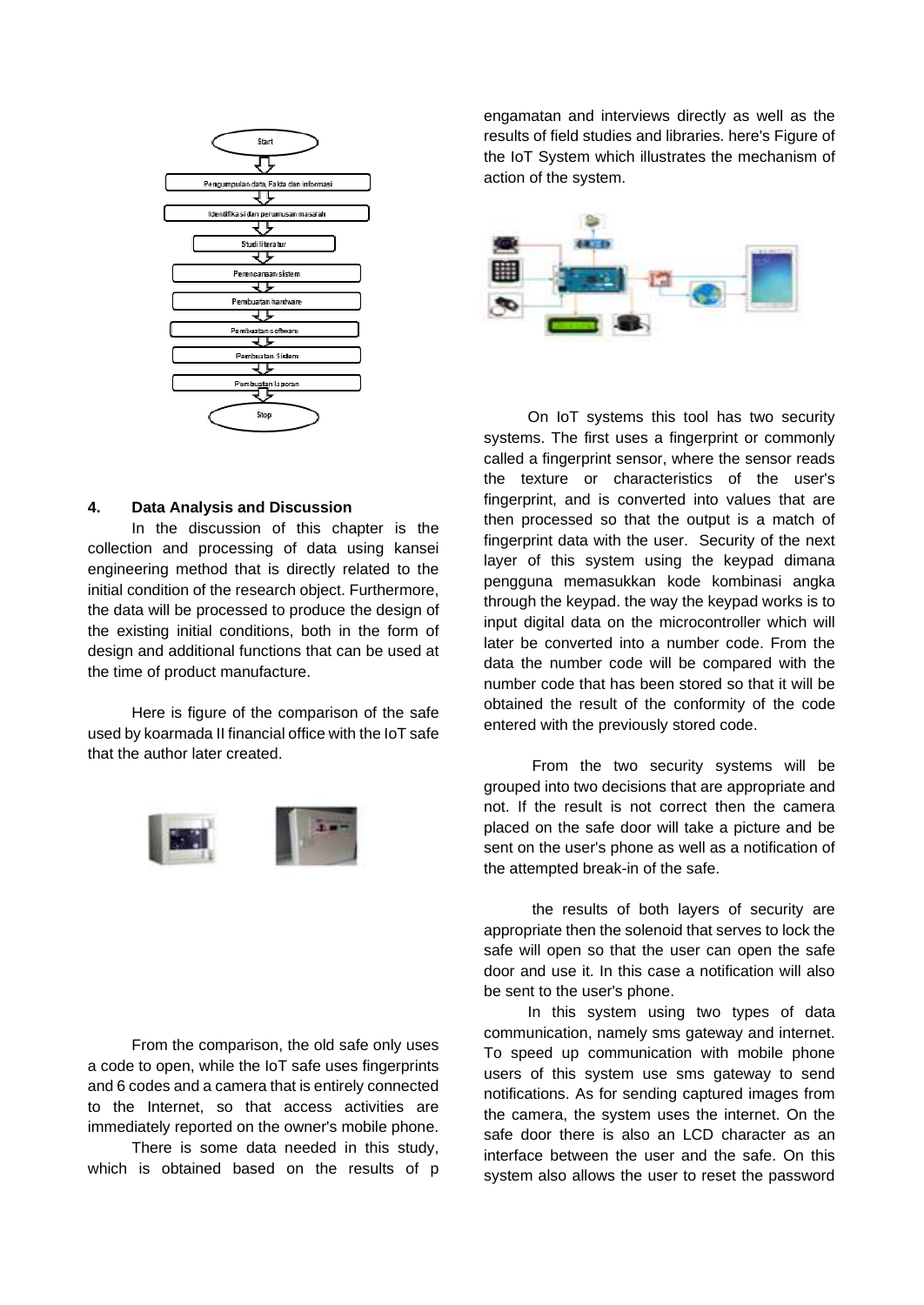as well as determine the master password. Master password is an alternative number code that can be used if the user forgets the previously saved password.

If the whole system works properly from the beginning to insert fingerprints, codes and modems that directly send a notification over the internet to the mobile phone then the Iot safe is perfect, and vice versa in case of network interruptions then the process of using the safe can not be used.

## **4.1 Determination of The Number of Questionnaire Data Samples**

Data collection from the user is done using questionnaire method, which is filled by officers and members and civil servants Denma and Disku Koarmada II, often carrying out financial support to KRI or other units in the wall (questionnaire attached to attachment IV). the following is a recap of the number of financial members of Disku Koarmada II

From the data above the population is 124 people. To obtain the minimum sample count by using the Slovin formula (1998).

 $n = N / N.d^2 + 1$  Where  $n =$  Number of samples

 $N =$  Population

#### d  $d^2$  = Precision set

The research population as mentioned earlier is 124 people (Officers and members of Denma and Disku Kormada II), the level of precision set by = 5% then the n value can be searched:

$$
n = N/N \cdot d^2 + 1
$$

 $= 124 / (124) . (0,05)^{2} + 1$ 

$$
= 124 / 1,31
$$

 $= 94.65 \approx 95$  People

Next will be calculated the spread of questionnaires on each Unit . The distribution of questionnaires is carried out based on a proportionate proportion of the population.

It can be concluded that the minimum sample number is 95 respondents. Questionnaires will be distributed to officers and financial members consisting of:

| No | Kesatuan   |    | Proportà N. | sebaran n |
|----|------------|----|-------------|-----------|
|    | KUWA.      |    | $0.22 -$    | 21        |
|    | MAKO       |    | 0.23        |           |
|    | AKUN !     | 27 | 0.22        |           |
|    | AKUN II.   | 28 | 0.23        |           |
|    | AKUN DENMA | ī4 | $-0.10$     | в         |
|    |            |    | 7.00        |           |

- 2.  $MAKO = 22$  People
- 3.  $AKUN I = 21 People$
- 4. AKUN II = 22 People
- 5. AKUN DENMA = 9 People

### **4.1.2 Questionnaire Data Collection**

The filled questionnaires are then reassembled to recap the results and graphed for easy understanding. The result is as follows figure respoden rank chart, Figure Old Service Chart, Figure Assignment Frequency Chart, table rank of respondents members, civil servants and officers, table length of respondents in Koarmada II, table frequency of assignment of members & officers and civil servants, and table the need for the development of IoT safe security system.

## a. Rank of Respondent



b. Figure Old Service Chart

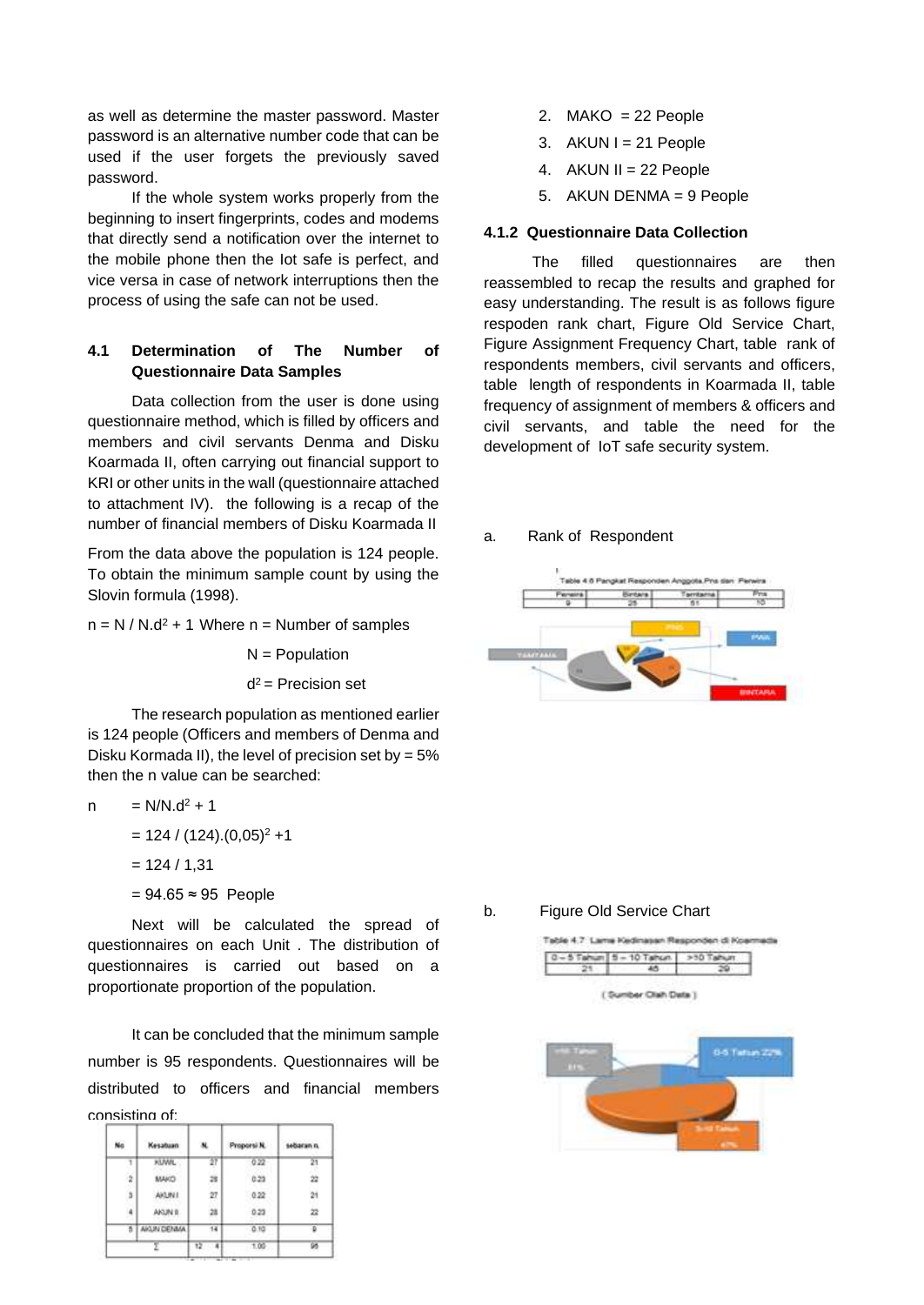Long-standing responden in The Financial Office of Koarmada II



**d.** The need for the development of IoT Table System Vaults The need for the development of IoT Safe Security Systems

From the questionnaire data collected graph images above the need for the development of the tool states that 100% of respondents from officers and members and civil servants Denma, Disku Koarmada II supports for the development of a safe product using IoT.

### **4.1.6 Interpretation of Questionnaire Data**

From the questionnaire data obtained, it can be known the average level of satisfaction (listed in attachment VI) and the level of importance (listed in appendix VII) of the user against the desire needed to safe the IoT security system. Then it is necessary to do the interpretation of questionnaire data to get things related to the needs of the user in the assignment. As from the results of the interview that produced kansei words that were translated into variable form that suits the desired needs of members and officers of the Navy supply corps.

There fore, it is necessary to calculate the difference in the satisfaction level of the system or tools that already exist in Disku Koarmada II, with the level of importance of the tool that should exist.

Table 4.10 Rate-rate Tingkat Kepussan dan Tingkat Kepentingan

Gambar 4.7 Grafik Gab Tingkat Kepuasan Dan Tingkat Kepentingan

This calculation is present in each of these variables. Here's table on Average satisfaction levels and importance levels from questionnaire results and figure graphs of gab satisfaction levels and importance levels.

The data above can be known that there is a gap between the satisfaction level of the system and existing tools with the level of interest esired by the user. The highest gap is in the security variable (X1), meaning that the security variable becomes a priority demand that must take precedence in the assignment in the wall, so the expectation of an IoT safe security system tool is very expected

### **4.1.7 Determination of Order of Interest**

By looking at the importance level data of each variable, it can be sorted what variable factors are the priority of product development. Table below shows the order of importance levels of ioT security system safe tool variables for officers and members

### level of importance

| Table 4.11 Linuten Tingkat Kepentingan |  |  |
|----------------------------------------|--|--|

|  | <b>WEIT</b> | <b>TAXTABILITY</b> | THE RELTER   REMINISTRAT |  |  |
|--|-------------|--------------------|--------------------------|--|--|
|  |             |                    |                          |  |  |
|  |             |                    |                          |  |  |
|  |             | Sumber Olah Data   |                          |  |  |

From the data table above it can be known that the order of the first level of importance is the safety factor, the second the comfort factor, the three effective factors, the four flexibility factors, and the fifth the ease factor. So that by knowing the order of importance level, it can be made a priority scale for the manufacture of a product.

### **4.1.8 Validity Test**

Validity is a measure that indicates the validity or validity of an instrument. So the validity test refers to the extent to which an instrument performs a function. Instrument is said to be valid if the instrument can be used to measure what to measure (Sugiyono, 2006). Validity tests are useful for measuring whether the questionnaire is stable, accurate and its elements are homogeneous. If the validity obtained is higher, then the test is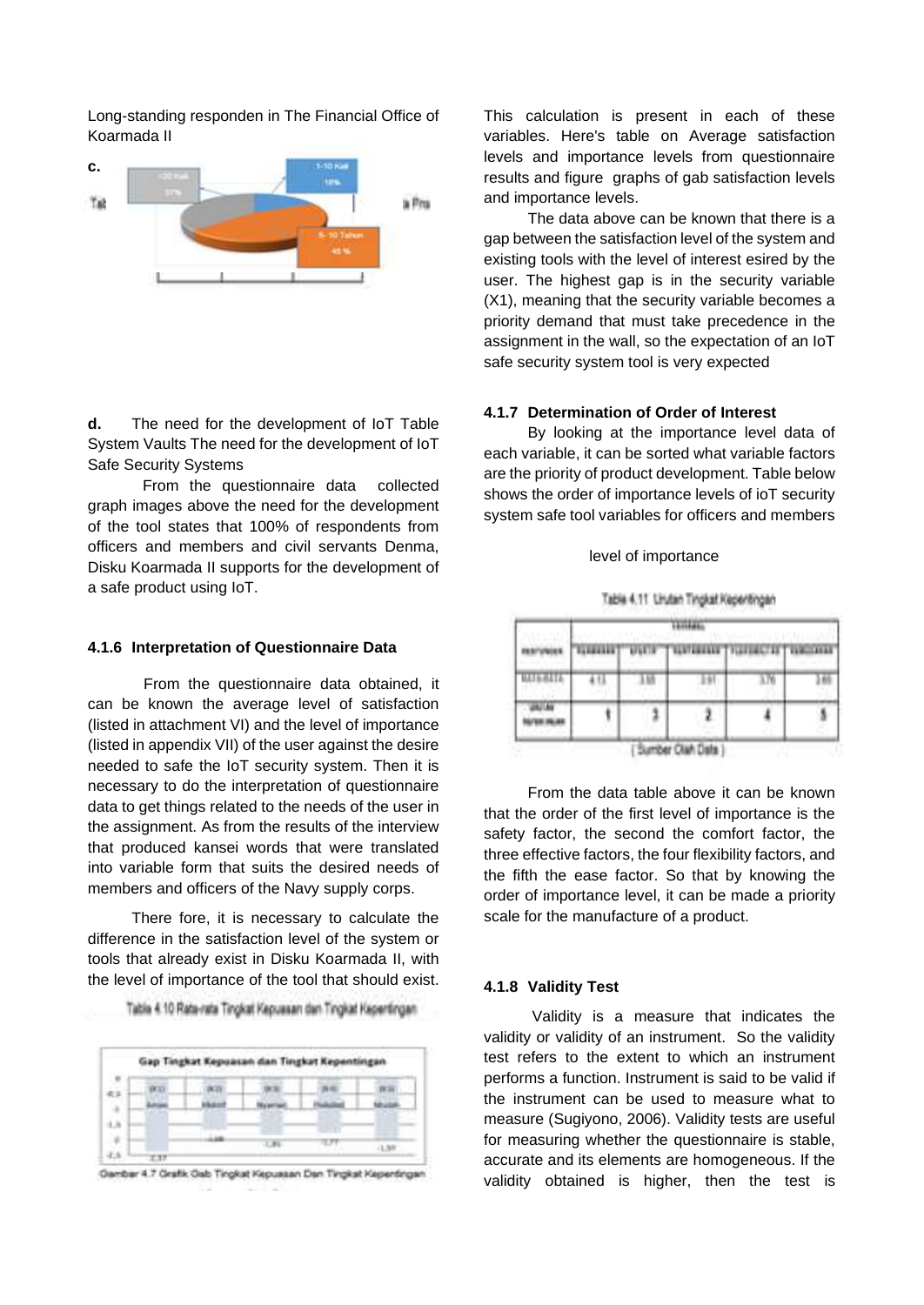increasingly about the target and increasingly showing what should be shown. Perhitungan spss for Windows software with the following steps

- Enter questionnaire data on satisfaction and importance levels as well as total scores.
- b. Fillinganalyze correlativebivariate
- c. .Then enter all variables and click OK

Satisfaction level validity test table, If r<sub>Count</sub>> r<sub>table</sub>, Then the variable is valid. With known value  $r_{table} = 0.202$ 

From the results of the calculation using SPSS software, and looking at the results about the validity test of the level of interest, it can be concluded that rhitung> rtable, which means the data of the importance-level questionnaire is valid. .Of all the variables at the satisfaction level as well as the level of importance, and meet the validity test, so that the questionnaire can be declared valid.

### **4.1.9 Reliability Test**

The reliability of a measuring instrument is the determination or ability of the tool in measuring what it measures. That is, whenever the measuring instrument is used will give the same measuring result Reliability tests are used to see the level of consistency of respondents with existing variables so that the data obtained will tend to give the same results (consistent).

To do this test used SPSS software for windows, by using the following steps:

- a. Enter attribute data into the SPSS software, only for valid variables.
- b. Click analyse scale reliability analysis enter all OK variables.
- d. If cronbach's alpha value > 0.6 then reliable. Here table is the result of reliability test of satisfaction level

Table Reliability Test Results Satisfaction Level

### **Case Processing Summary**

|       |                       | N  | %     |
|-------|-----------------------|----|-------|
| Cases | Valid                 | 95 | 100,0 |
|       | Excluded <sup>a</sup> |    | .ι    |
|       | Total                 | 95 | 100,0 |

a. Listwise deletion based on all variables in the procedure

### **Reliability Statistics**

| Cronbach's<br>Alpha | N of Items |  |
|---------------------|------------|--|
| .626                |            |  |

### **Case Processing Summary**

|       |                       | Ν  | %     |
|-------|-----------------------|----|-------|
| Cases | Valid                 | 95 | 100,0 |
|       | Excluded <sup>a</sup> |    | .U    |
|       | Total                 | 95 | 100,0 |

a. Listwise deletion based on all variables in the procedure.

As for the Importance Reliability Test is in table follows

### Importance Reliability Test Results

| <b>Reliability Statistics</b> |            |  |  |
|-------------------------------|------------|--|--|
| Cronbach's                    |            |  |  |
| Alpha                         | N of Items |  |  |
| .608                          | 5          |  |  |

From the recap data table above it turns out that cronbach's Alpha value for satisfaction level is 0.626 and Cronbach's Alpha value for importance level is 0.608. And this is greater than 0.6 so it can be concluded that the data is Reliable. This means that the consistency level of respondents with existing variables indicates that the data source obtained will tend to give the same (consistent) results.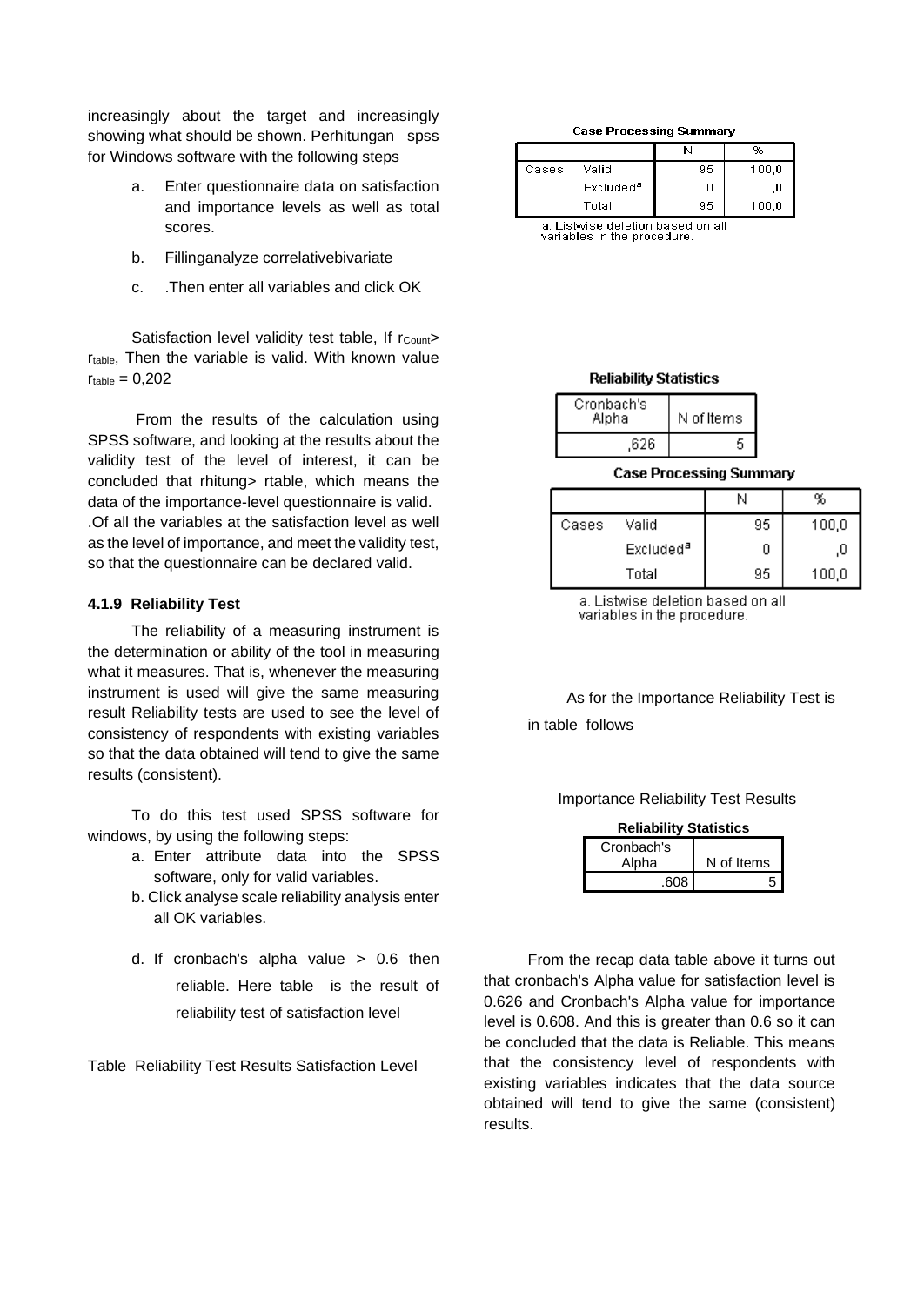### **4.2.0 Component Selection**

Selection of components is required for the design of safe security system tools based on the priorities required in the Department of Finance. In the selection of components all technical responses that become a priority are drafted so that later will be selected one component that best suits the desired needs. The following table shows a comparison of the components to be used in the creation of IoT safe system tools

While the column on the block in yellow is the component chosen because it has advantages and is best suited to the need for financial security in the safe.



Among the alternative components that exist then selected components that suit the needs of the tool are:

- a. The communication module used is SIM800L. this module has smaller dimensions compared to other comparator communication modules. This module is quite efficient with a supply of 3.3V. features in this module are quite used in this tool.
- b. The microcontrollers used are two Arduino Megas. Arduino Mega has a larger memory compared to other microcontrollers. It also requires a lot of GPIO to access all the pheriperals on this tool such as Sim 800L, Camera, MicroSD Module, Keypad, Fingerprint etc.
- c. Power Supply used is 12v 5a where the power supply is enough to cover all the needs of components in this tool. It also comes with a 5v and 3.3v regulator to supply each component
- d. The battery used is a type of Li-Po 3s 1100 MAh battery. This battery is used to temporarily replace PLN power when pln power goes out so that it remains safe even if the power goes out.
- e. The camera module used is type VC0706 because this type of camera can be processed faster compared to other cameras. The camera uses serial communication with its microcontroller.
- f. The fingerprint sensor used is ZFM208SA where it is highly compatible with Arduino controllers

## **4.2.1 Prototype Testing**

After selecting the components of the safety device safe, the assembly of the components is carried out and obtained the results as shown below.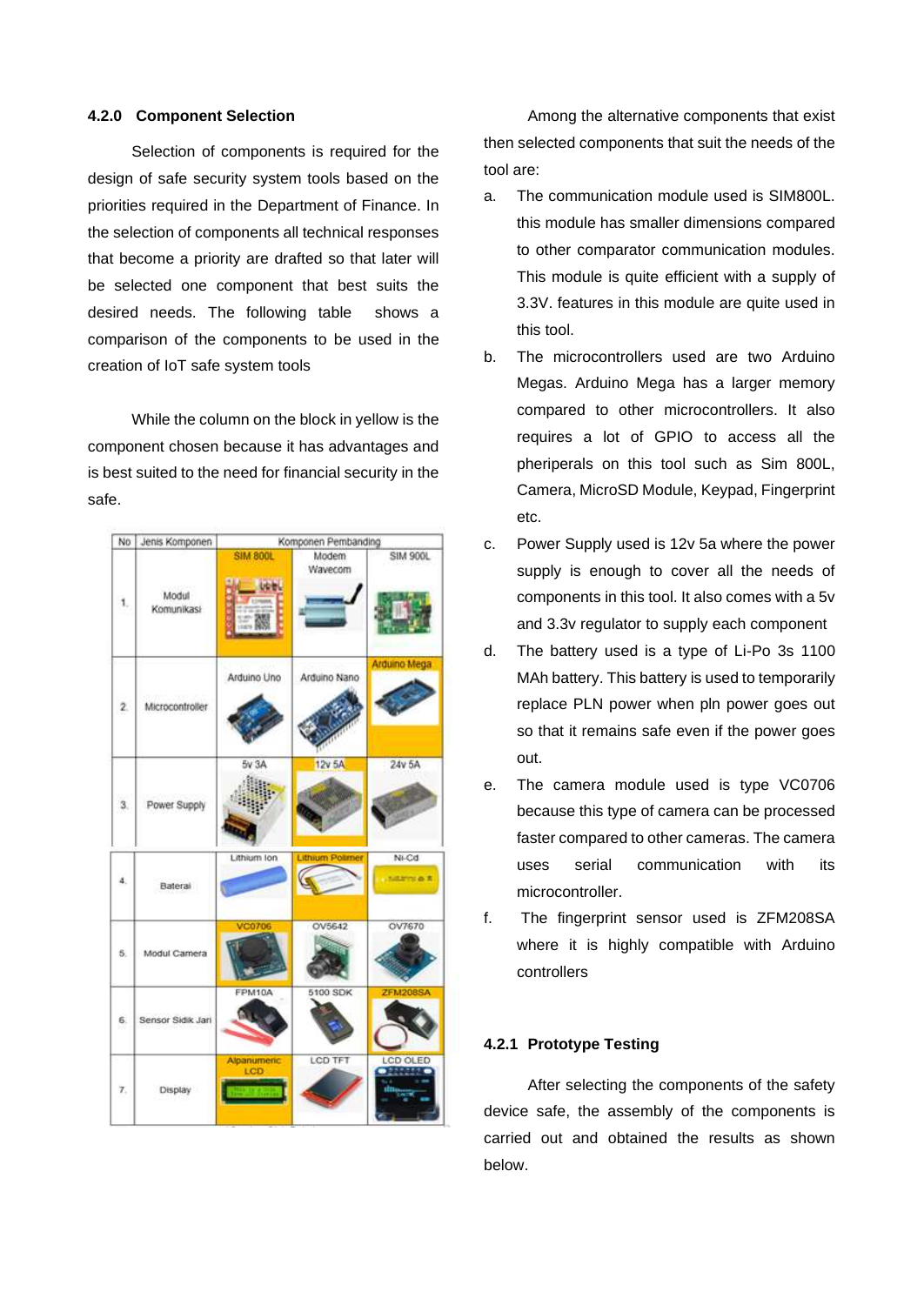

Design testing is done after the tool is finished. Testing is performed to see if the tool is working properly or not. Tests were also conducted to determine the durability of the device. The tool has been operating for more than 500 hours nonstop in standby mode to test which parts of the hardware are weak.

As for the operation of the tool has been done more than 100 times to test the locking mechanics whether it can survive or not. The following figure 4.7 safe in an off state is documentation of the testing tools that have been performed:



Figure Safe Off ( Data Processing Source )

Once the appliance is turned on the system will prepare all the sensors and components used. The following image of the boot system is the display displayed on the LCD.



After boot mode is complete, the safe in standby mode (on) where the lcd lamp is off and the fingerprint lamp remains on.



Figure Safe in Standby Mode (on)

In standby mode the safe can be operated by pressing one of the keys on the keypad. the following enabling safes from standby mode is testing the operation of the safe.

Once the safe is active, the LCD will display as follows figure display on the LCD when fingerprint instruction



.When the user puts his finger on the fingerprint sensor there are two possibilities that the fingerprint is detected correctly (according to registration) or wrong. Hereis the result of fingerprint sensor testing.

If the sensor detects that the fingerprint is correct (according to the registration data). So in figures system will ask for a number password.





Figure Number Password Requesting System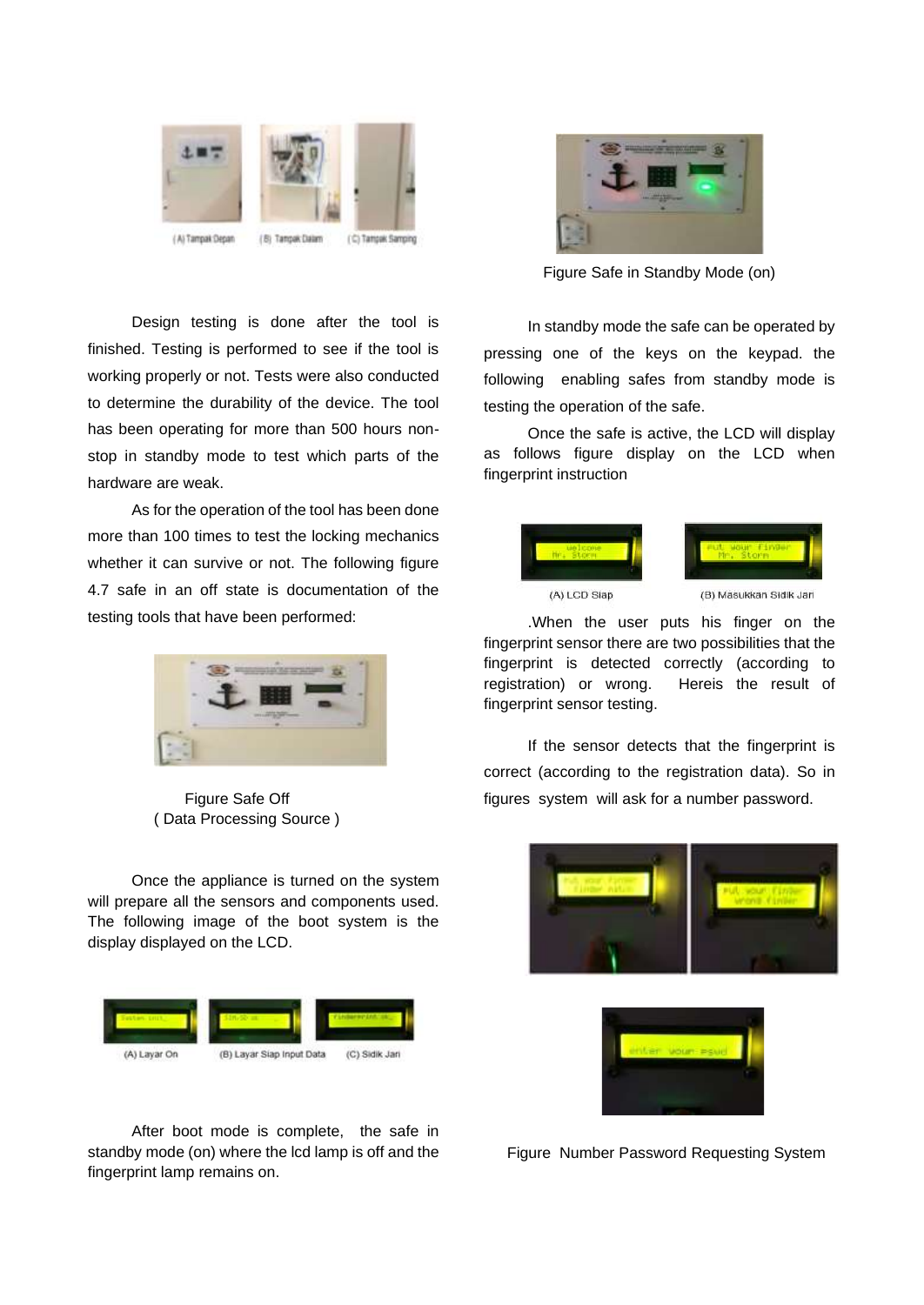At this stage also the user will get two possibilities, namely true or false passwords. If the password is correct then the safe will open and the system will send a notification on the android applicationIf at the stage of entering the fingerprint or password the user's number makes an error three times then the system will automatically capture the user and the image can be seen on the android application. The system also closes safe access for 5 minutes





## After we did the exposure about this tool, we also did a data retrieval using a questionnaire. This is to get the level of need of this tool. Here are pictures of Data Retrieval Documentation Using Questionnaires at Koarmada II Financial Office.





### Solenoid condition when opening



Gember 4.22 Notifikasi Pada Aplikasi Android Saat Brankas Berhasil Dibuka (Sumber Otah Data )



Gamber 4:23 Notifikasi Pada Aplikasi Android Saat Brankas Tidak ( Sumber Olah Data )

 $a \quad a \quad a$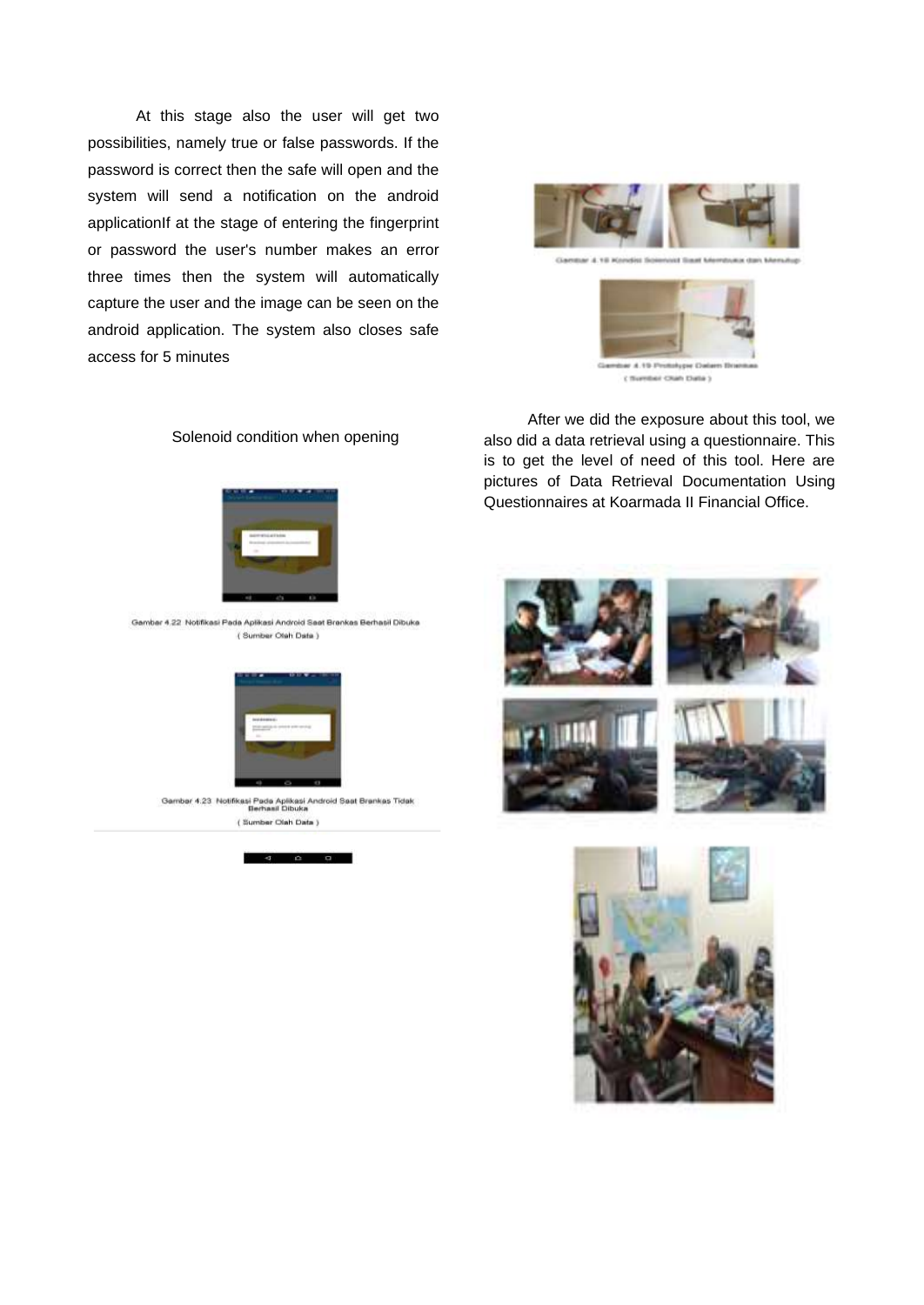There are some drawbacks to this safe security tool, some fundamental drawbacks are in the long process such as shooting, storing on sd card module memory until it is sent to the hosting server takes up to 20 seconds. And another drawback is that no effort can be made if the safe is moved because the safe is not accompanied by a Location tracker such as a GPS tracker system, .the advantage of this safe tool with IoT system is that we can find out who will access the safe if there is an error three times entering the fingerprint then automatically the camera will immediately photograph and send through the safe holder's mobile phone, so that the identity of the person can be immediately known.

There are several important elements considered in making this product, namely ease of use, effectiveness, safety, and ergonomic design. Ease of use requires that this product be used by all users or sections on duty. Effectiveness requires that no wasted parts be attached to this tool. All parts are interconnected and supportive in the running of this tool. Security is the main point in the creation of this tool, where the function of this tool is to secure what is inside. Safety in terms of mechanics, systems and electricity. .The ergoononic design relates to the user's comfort in operating this tool. This tool is designed as simple as possible as a design.

### **5 Conclusion**

Some things that can be inferred from this final task are as follows:

a. The author designed and made the tool effectively and efficiently and has ergonomic value to be easy to use in the task in accordance with the demands of technology and high security value, then the author tests the tool on parts of the Internet System in the safe and applications on the android is functioning well and smoothly.

b. The author tests the code that has been entered by six numbers and inserts three fingerprints whether it can function properly or not, then tests the camera that is already installed in the safe, from the test results that all the tools work well without any constraints.

c. For the results of the performance of this IoT system safe tool, the entire system works very well starting from inserting fingerprints, codes, cameras and internet modems in it, so that the safe can be monitored through android applications on the phone in real time

d. With the code system, fingerprints and cameras as well as android applications made for security, then in the problem of safe break-ins during this time will be solved. With this IoT system vault then we will get clear information in real time ownership of the safe, so it is very profitable for its users.

### **REFERENCE**